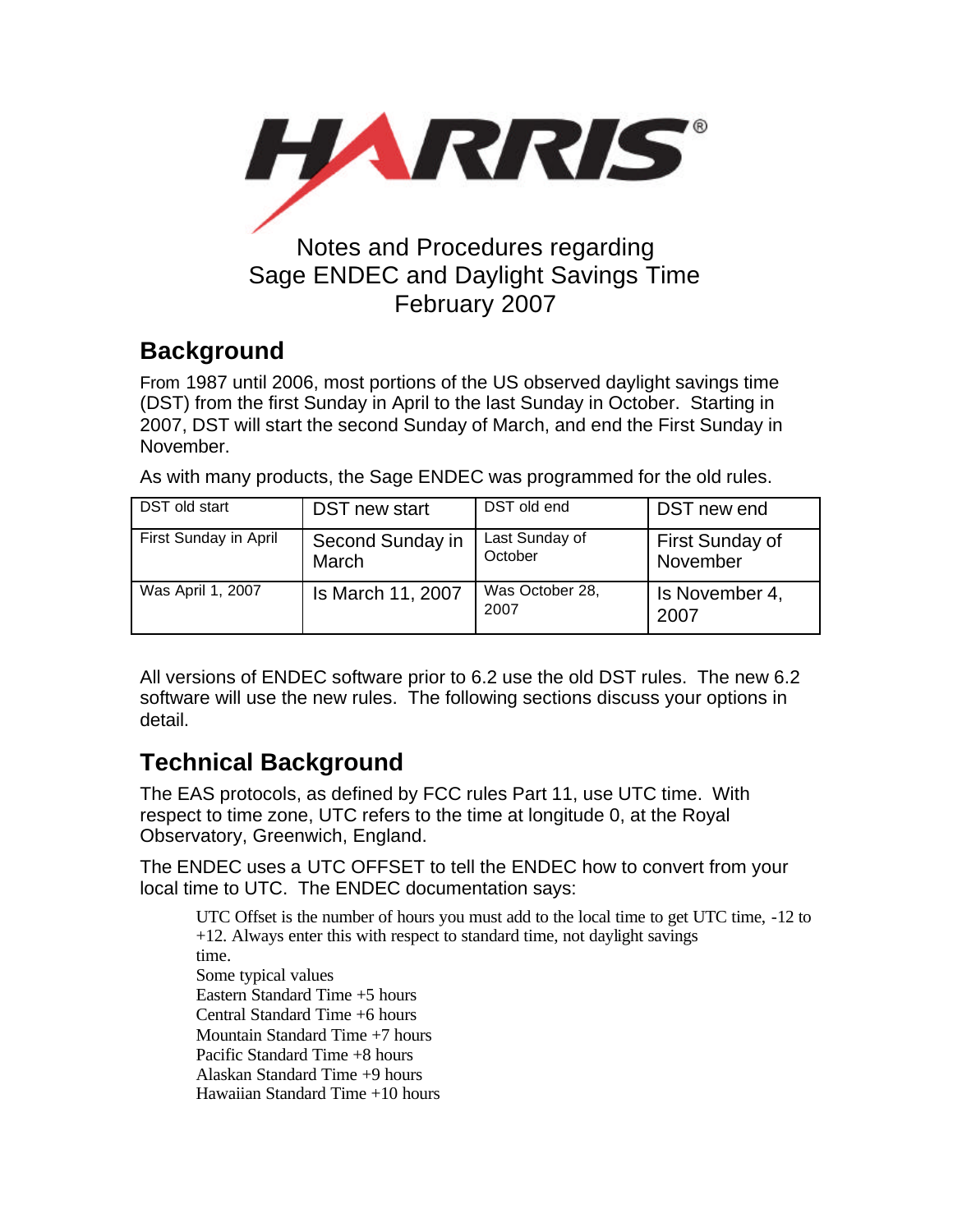The ENDEC keeps time internally in UTC. When it wants to display a local time for you (such as in the log file, in the text of the EAS alert, or on the front panel time display) it computes the local time. It does this by subtracting your UTC Offset from the UTC time. It then adjusts for daylight savings time. If you have set Daylight Enable, and your local time falls within the DST start and end times, then the displayed time is adjusted ahead one hour. The internal UTC time is not changed. The UTC time is changed only when you set the ENDEC time using the front panel, or when using any of the software programs like ENDECSET, ENDEC PRO, ENDEC DJ, or EPROG.

When the time is set, the ENDEC assumes that you are presenting the time already adjusted for DST, and will compute UTC based on the setting of Daylight Enable and whether or not the time falls within the DST start and end times.

To keep your ENDEC is sync with the network of EAS stations, your ENDEC must have the correct UTC time.

### **Procedures**

To determine which procedure to follow to adjust to the new DST rules, select the section that best describes your situation.

#### *You are in an area that does not use Daylight Savings Time.*

None of this applies to you. You don't need to make any changes.

### **"You want the ENDEC to handle automatic Daylight Savings Time correctly"**

You'll need to upgrade your ENDEC firmware. If you have recently upgraded your ENDEC to the 6.1 release, or if you have recently purchased a new ENDEC, we offer a reduced cost 6.1 to 6.2 upgrade option. The Part number for this ROM is **SAG6-1TO6-2PROM.** 

Note: this ROM will not work if you currently have a 5.xxx ROM in your ENDEC.

If you have not recently upgraded, or if you have a version 5.xxx ROM, you will need the version 5/6 to version 6.2 upgrade. Part number for this ROM is **SAG5-XTO6-2PROM**

In either case, you may contact our parts department at 217-221-7500 for pricing.

The 6.2 ROM will use the new daylight savings time start and end dates.

If you update from 5.xxx to 6.2, you will need a newer version of ENDEC PRO or ENDEC DJ, available for free download from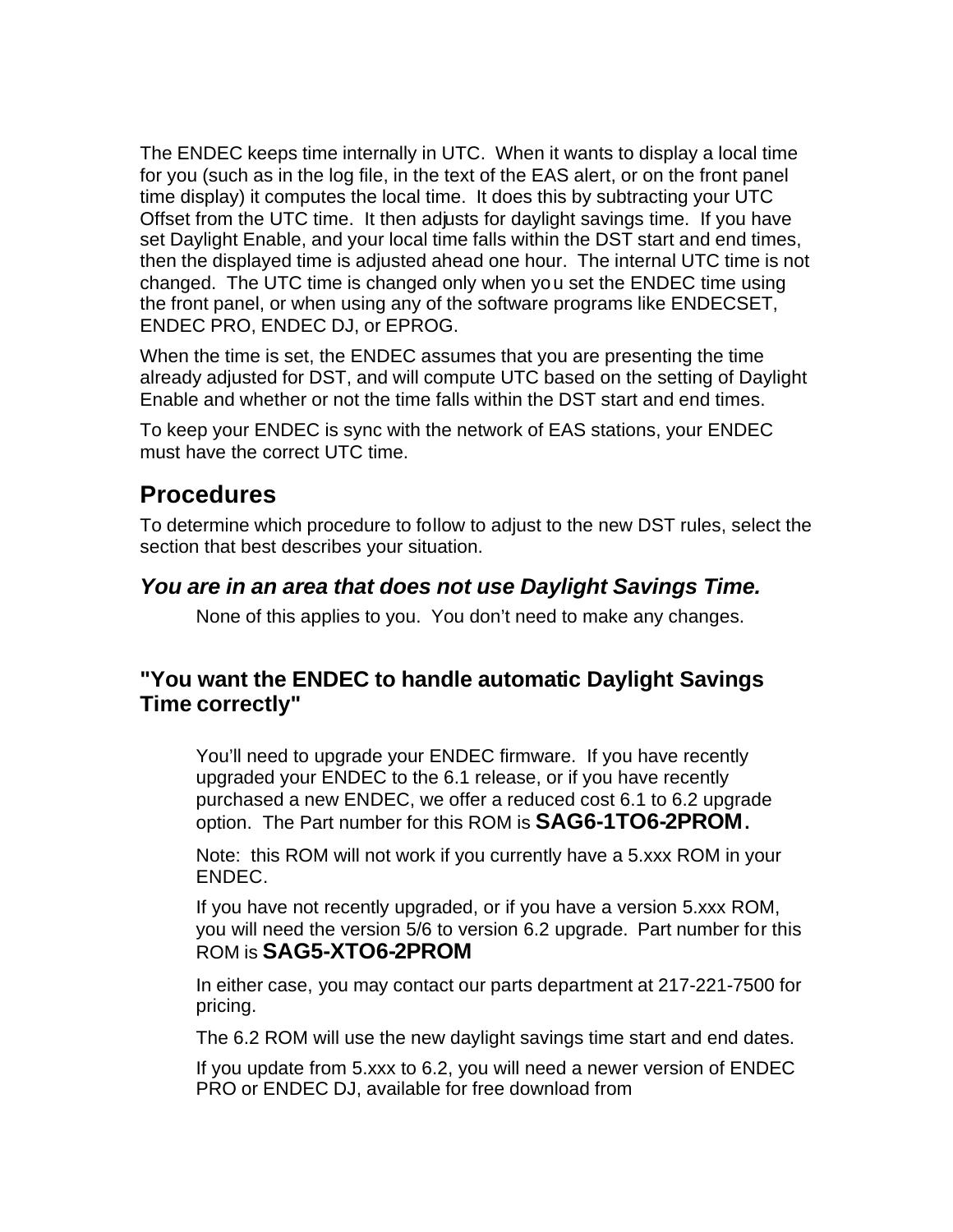www.bektek.com/endec. If you are already on 6.1, then you do not need to upgrade PRO or DJ.

If you are unable to upgrade to the new ROM in time for the first DST switch on March 11, 2007, you should follow the "Maintain the proper time manually" section until you can upgrade. Once you do upgrade, then follow the time setup section of the ENDEC manual to restore the automatic DST features.

You can find the version of your ROM by turning the ENDEC off and back on. The version is displayed on the startup screen.

#### *You will maintain the proper time manually*

You can manually adjust for daylight savings time. You will manually adjust the ENDEC's time from the front panel, and will also manually adjust the UTC Offset to compensate.

- 1) Turn off the ENDEC's automatic daylight savings time adjustments by setting MENU.DATE/TIME.DAYLIGHT ENABLE to NO.
- 2) If you are in "standard time", set MENU.DATE/TIME.UTC OFFSET to the normal UTC offset for your area, for example, eastern standard time is 5, pacific standard time is 8, etc. If you are in daylight savings time, then set MENU.DATE/TIME.UTC OFFSET to one less than the normal UTC offset for your area, for example, eastern standard time is 4, pacific standard time is 7, etc.
- 3) Set the ENDEC's time to the proper local time for your area using the MENU.DATE/TIME menu.

You will need to change the UTC offset and local time manually each time daylight savings time changes in your area. In 2007, those dates are:

March 11 – change time ahead one hour and UTC OFFSET to one less than normal

November 4 – change time back one hour and UTC OFFSET to normal.

You are unlikely to be at the ENDEC to make the change right at the start of end of daylight savings time. What happens? Your ENDEC will continue to relay and originate alerts based on its internal UTC time, which is still correct. The local time displayed on the log, the front panel, LED sign, remote controls, and the video crawl will be off by one hour.

For example, if you don't make the change until the morning on March 11, the video crawl and log for an earlier alert would say:

The National Weather Service has issued a Severe Thunderstorm

Warning for Allegheny, PA beginning at 4:52 am and ending

at 8:52 am (SAGE)